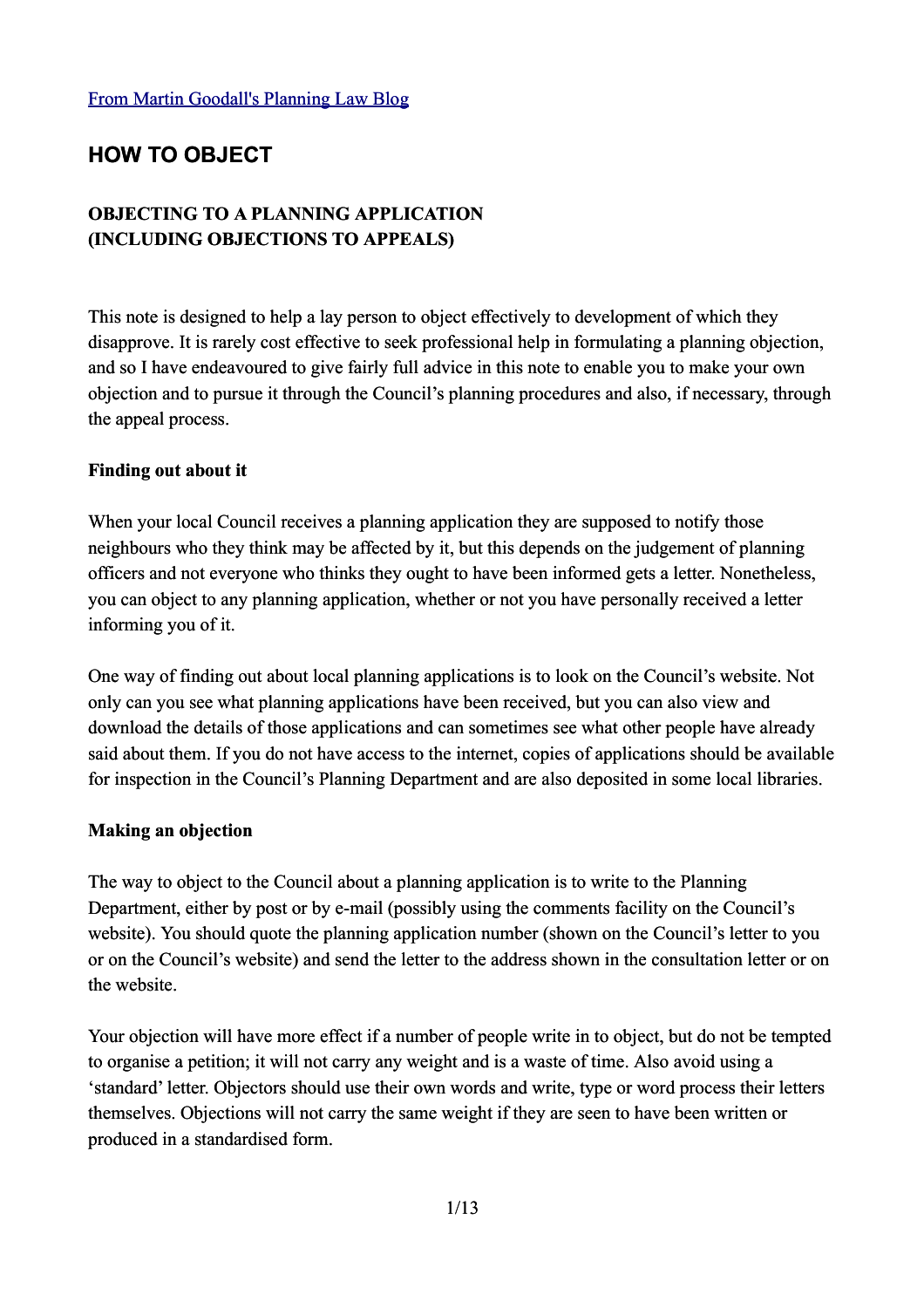Councils always request comments within a time limit (usually within 21 days of notification), but in practice they will take into account any representations received before the application is actually determined. So it is not too late to comment provided a planning permission has not actually been issued. On the other hand, it is obviously best to make your views known as early as possible.

There is no restriction on what you can say about a planning application, but your Council will not publish or take account of any material which they think is libellous, racist or offensive. There is no point in putting things in your letter which are not relevant to planning, because by law the Council can only take into account the planning issues and must not allow themselves to be influenced by other considerations unless they really are relevant to planning.

It therefore makes sense when objecting to a planning application to concentrate on those aspects of a development which are likely to be unacceptable in terms of their visual impact, effect on the character of a neighbourhood, possible noise and disturbance, overlooking and loss of privacy. The likely effect of the development on the residential amenity of neighbours is clearly an important consideration. On the other hand, a possibly adverse impact on property values is not a relevant planning consideration, and so there is no point in mentioning it.

If the proposed development is in a designated Conservation Area or would affect the setting of a Listed Building (i.e. a building on the statutory list of buildings of special architectural or historic interest), there may be further grounds of objection relating to the effect of the development on the character and appearance of the Conservation Area or on the setting of the particular Listed Building. Similar considerations would apply if the site is in a part of the country which has been officially designated as an Area of Outstanding Natural Beauty (AONB).

As a general rule, new development will only be acceptable within existing settlements. The Development Plan (see "Planning Policies" below) defines the precise boundaries of settlements. So it should be perfectly clear on which side of the line the application site lies. New development is also discouraged in the Green Belt. There are also strict limits on the size of house extensions in the Green Belt (even if the site is inside the boundary of a settlement, but the Green Belt 'washes over' it). Basically, house extensions in the Green Belt must not significantly enlarge the overall size of the house, and the cumulative size of successive extensions will be taken into account in this calculation compared to the size of the house as originally built.

Until fairly recently, government policy encouraged a higher density of residential development within existing settlements than might have been considered acceptable some years ago. This included infilling within existing residential areas. However, the government announced a change of approach in June 2010, and so objections based primarily on the density of the proposed development or on alleged over-development of the site, especially if it involves so-called 'garden grabbing', may once again be used as persuasive arguments against such proposals. This policy has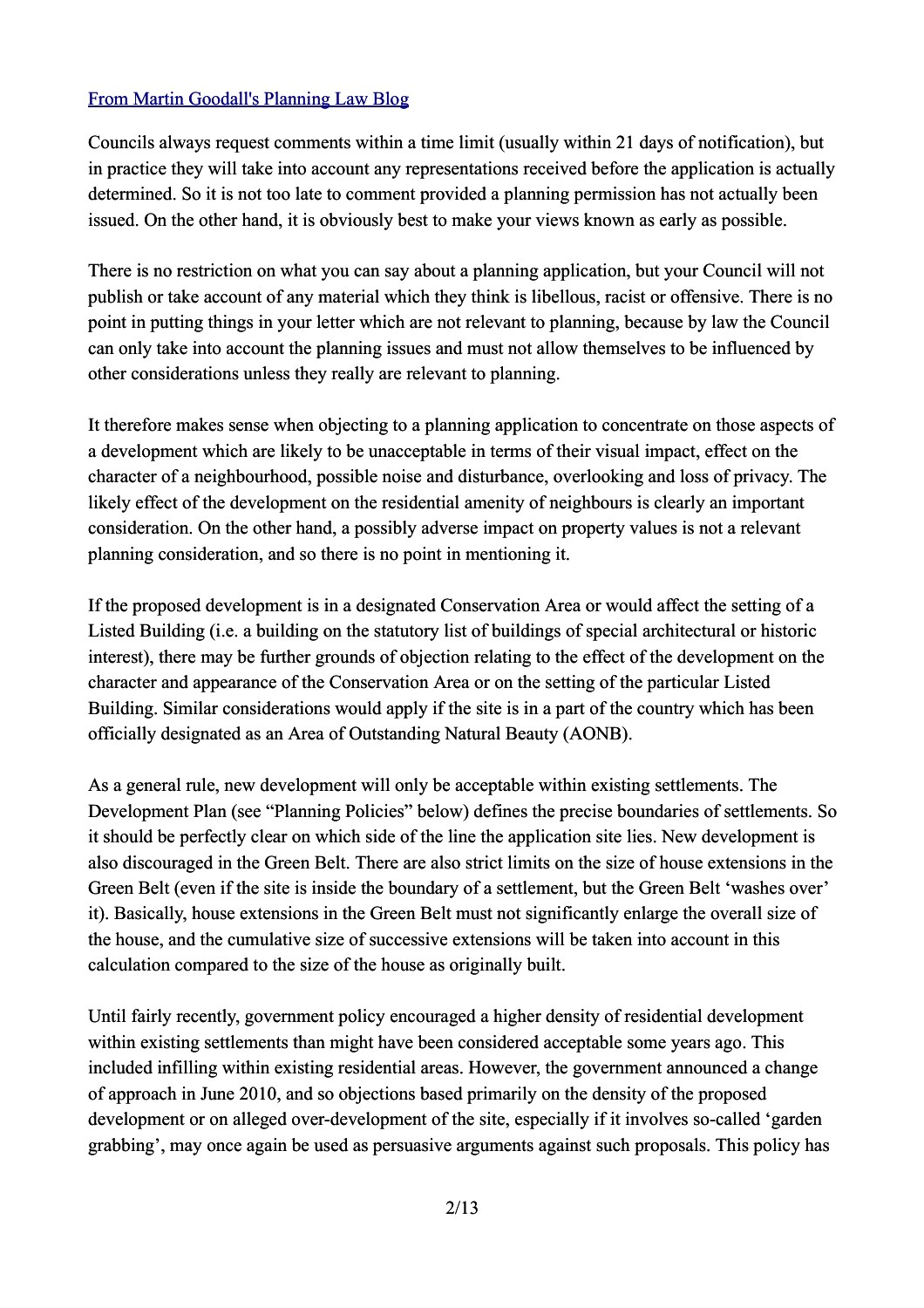now been carried over into the National Planning Policy Framework. In any event, the effect of the development on the character of the neighbourhood has always been, and remains, a factor which may lead to the refusal of planning permission, so you should not hesitate to raise issues of density and possible over-development of the site as well as the adverse impact which the proposed development might have on the character of the neighbourhood or on the residential amenity of neighbours.

Design (including bulk and massing, detailing and materials, if these form part of the application) is nowadays recognised as an important factor in the acceptability of a development proposal. If you think the development looks ugly, then you should say so, especially if it is over-bearing, out-ofscale or out of character in terms of its appearance compared with existing development in the vicinity. As mentioned above, a higher standard of design is expected in a Conservation Area, or where it affects the setting of a Listed Building. Councils are under a legal duty to have particular regard to the desirability of preserving or enhancing the character and appearance of a Conservation Area. Similarly, a development which would adversely affect the setting of a Listed Building is unlikely to be acceptable. The impact of the development on the landscape will also be an important factor in a designated Area of Outstanding Natural Beauty

Concerns about highway safety may also be raised, but it should be borne in mind that such issues are subject to careful technical examination by qualified engineers employed by the highway authority, and so objections based on road safety fears are unlikely to carry much weight unless it is also the independent view of the Council's own highway engineers that the development would adversely affect highway safety or the convenience of road users.

One point which is controversial is the relevance in planning terms of the loss of a view. It is often said that "there is no right to a view". Whilst this is correct in strictly legal terms, it does not mean that the loss of a view is necessarily irrelevant to planning. The enjoyment of a view could be an important part of the residential amenity of a neighbouring property, and its loss might therefore have an adverse impact on the residential amenity of that property. Loss of a view from a public viewpoint might also have a wider impact on a neighbourhood, and such matters ought to be taken into account where they are raised.

To summarise, the following are the grounds on which planning permission is most likely to be refused (although this list is not intended to be definitive) :

• **Adverse effect on the residential amenity of neighbours, by reason of (among other factors) noise\*, disturbance\*, overlooking, loss of privacy, overshadowing, etc. [\*but note that this does not include noise or disturbance arising from the actual execution of the works, which will not be taken into account, except possibly in relation to conditions that may be imposed on the planning permission,dealing with hours and methods of working, etc. during the**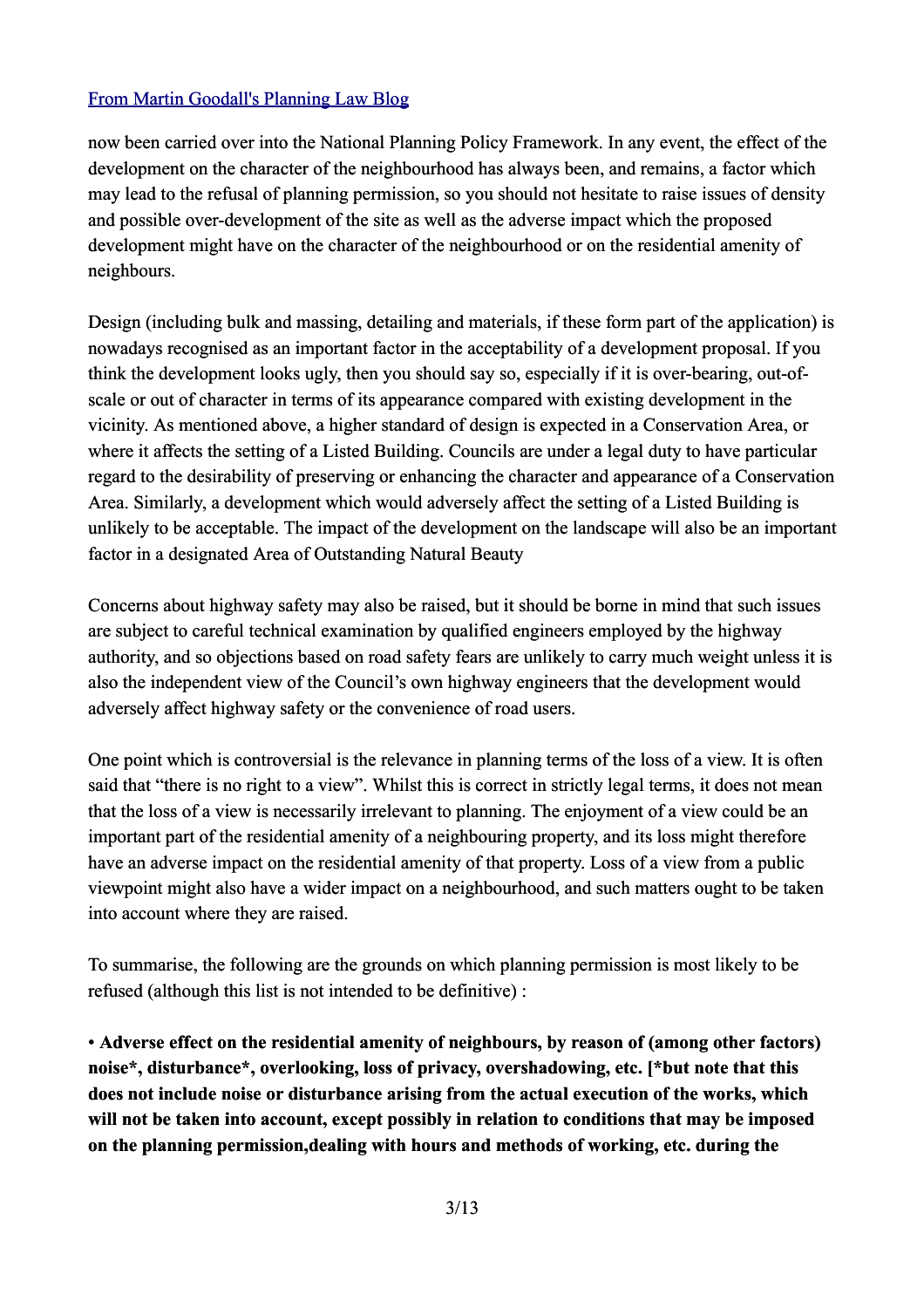**development]** 

**• Unacceptably high density / over-development of the site, especially if it involves loss of garden land or the open aspect of the neighbourhood (so-called 'garden grabbing')** 

**• Visual impact of the development**

**• Effect of the development on the character of the neighbourhood**

**• Design (including bulk and massing, detailing and materials, if these form part of the application)** 

**• The proposed development is over-bearing, out-of-scale or out of character in terms of its appearance compared with existing development in the vicinity**

**• The loss of existing views from neighbouring properties would adversely affect the residential amenity of neighbouring owners**

**• [If in a Conservation Area, adverse effect of the development on the character and appearance of the Conservation Area]** 

**• [If near a Listed Building, adverse effect of the development on the setting of the Listed Building.]** 

**• The development would adversely affect highway safety or the convenience of road users [but only if there is technical evidence to back up such a claim].** 

The following points, on the other hand will not be taken into account in deciding on the acceptability of the development in planning terms :

• *The precise identity of the applicant;* 

*• The racial or ethnic origin of the applicant, their sexual orientation, religious beliefs, political views or affiliations or any other personal attributes;* 

*• The reasons or motives of the applicant in applying for planning permission (for example if the development is thought to be purely speculative);* 

*• Any profit likely to be made by the applicant;* 

*• The behaviour of the applicant;* 

*• Nuisance or annoyance previously caused by the applicant [unless this relates to an existing development for which retrospective permission is being sought];* 

*• Concerns about possible future development of the site (as distinct from the actual development which is currently being proposed);* 

*• Any effect on the value of neighbouring properties*

# **Planning policies**

Planning decisions are never taken in a vacuum. The officers or councillors who determine a planning application do not just do so on a whim. They are required by law to determine such matters in accordance with "the Development Plan", unless material considerations indicate otherwise.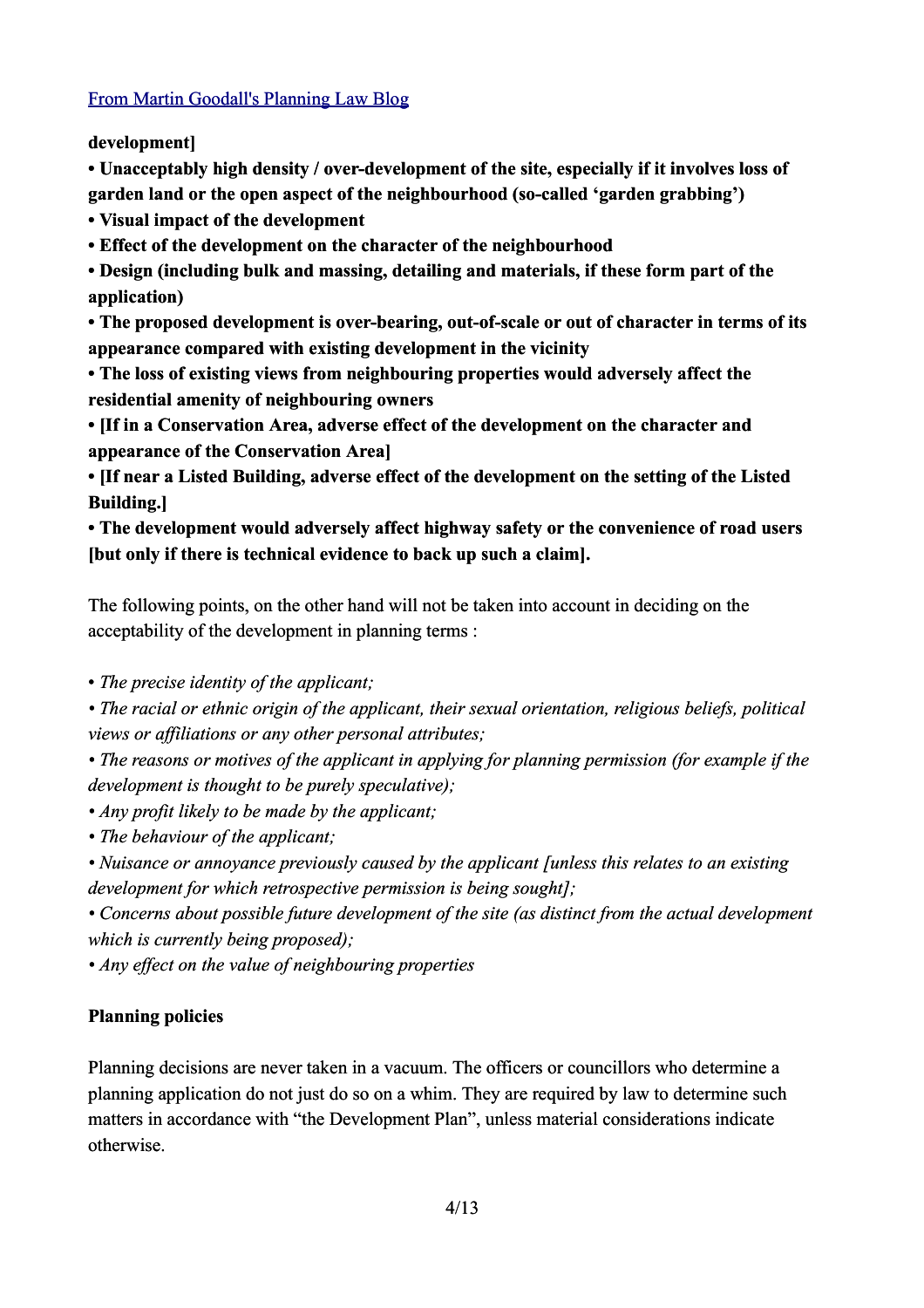The Development Plan in each local planning authority's area is called the Local Plan. (In Wales it is called the Local Development Plan.) Precisely what constitutes the Local Plan has changed over the years. In quite a few cases there is a Core Strategy, and several other 'development plan documents' (DPDs) explaining how the policies in the Core Strategy are to be implemented and applied. These various documents used to be known collectively as the 'Local Development Framework' but are now referred to simply as the 'Local Plan'. The plan will prescribe the areas where particular types of development will be acceptable and will designate other areas (such as Green Belt and open countryside) where development is generally discouraged. In addition, the plan will contain detailed policies relating to design, acceptable uses (for example in town centres) and other detailed matters. In addition, most planning authorities also publish supplemental planning guidance, giving detailed advice on particular planning issues. Most local plans (and some supplemental planning guidance notes) are now published on the internet, and will be found on the Council's website.

In some areas the local planning authority has still not succeeded in putting its Local Plan in place. In such cases, some or all of the policies in the old-style Local Plan will still apply, although as old Local Plans become increasingly out-of-date, the weight to be given to them is much reduced, especially where they are seen to be inconsistent with the policies in the National Planning Policy Framework (see below).

Until a few years ago there was also an over-arching 'Regional Spatial Strategy' (or 'Regional Strategy'), which was concerned with strategic planning issues over a wider area of the country. However, Regional Strategies have been abolished. This leaves only the new Local Plan\* [\*Local Development Plan in Wales] which sets out planning polices for the area of a district council (or unitary authority).

Among the material considerations which a Council must also take into account is ministerial policy and guidance, set out in the National Planning Policy Framework (the NPPF), published in March 2012, which replaced the previous series of Planning Policy Guidance Notes (PPGs) and Planning Policy Statements (PPSs). [In Wales, there is a single document – 'Planning Policy – Wales' and a series of Technical Advice Notes on specific topics.] The NPPF is of considerable importance in areas where a Local Plan has not yet been adopted by the local planning authority. It has led to numerous appeals being allowed for housing developments where the local council cannot demonstrate that it has a committed 5-year land supply for housing.

In addition, there is also online Planning Practice Guidance (PPG) published by the government, and revised and updated from time to time. This has replaced numerous government circulars which previously gave guidance on various procedural matters and other aspects of the planning system.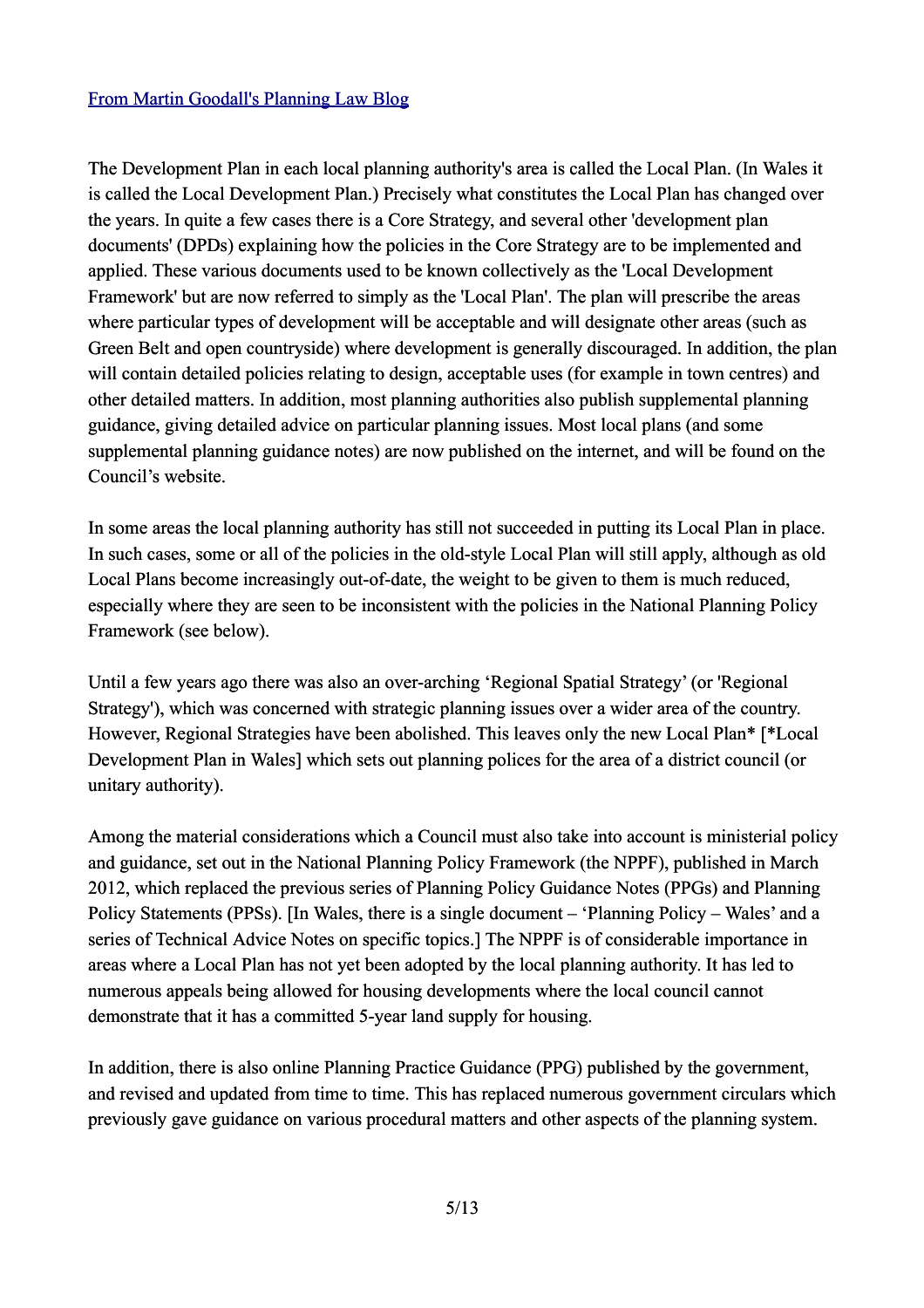As a general rule, objectors need not concern themselves with these documents, but if you believe that a proposed development would be in breach of a particular policy, then you might find it helpful to draw attention to this.

#### **Delegated decisions**

There was a time when most planning applications would be determined by a committee or subcommittee of the elected councillors. Now, however, many of these applications are decided by the Council's officers under powers which have been delegated to them by the Council.

However, most Councils have a mechanism which enables planning applications which might otherwise have been dealt with by the officers under delegated powers to be referred to a committee or sub-committee of the authority's elected members instead. The precise way in which these rules work varies from one Council to another, but it usually involves at least one member of the Council (such as a Councillor for the ward in which the application site lies) requesting that the application be referred to committee for determination. In some cases, this will happen automatically if a Councillor has requested it; in other cases it may depend on the decision of the Chairman of the committee as to whether or not it will be referred to committee.

If you believe there is a risk that a planning application to which you object may be approved by a planning officer under delegated powers, you should contact your local Councillor and ask them to get the application referred to committee, so that it can be properly debated. This does not guarantee that the application will be dealt with in that way, but there is a good chance that it may be referred to committee in these circumstances.

#### **Lobbying councillors**

It used to be a lot easier than it is now to approach councillors about pending planning applications. Revised local government legislation and the nationally imposed Code of Conduct which councillors now have to follow have made them much more cautious about being lobbied. For that reason, attempts to persuade individual councillors to support your cause in relation to a particular planning application are likely to be rebuffed, and in some cases a councillor who has been lobbied may even feel that they have to refrain from taking part in the decision solely for that reason. There has been some relaxation of the code of conduct, but you should continue to be cautious about lobbying councillors.

As a general rule, the only safe way of 'lobbying' councillors is to write an identical letter to all members of the planning committee (or the sub-committee which is going to determine the application), and make it clear in the text of the letter that this is a letter which is being written to all the members. You cannot be sure that the councillors will actually read the letter or take any notice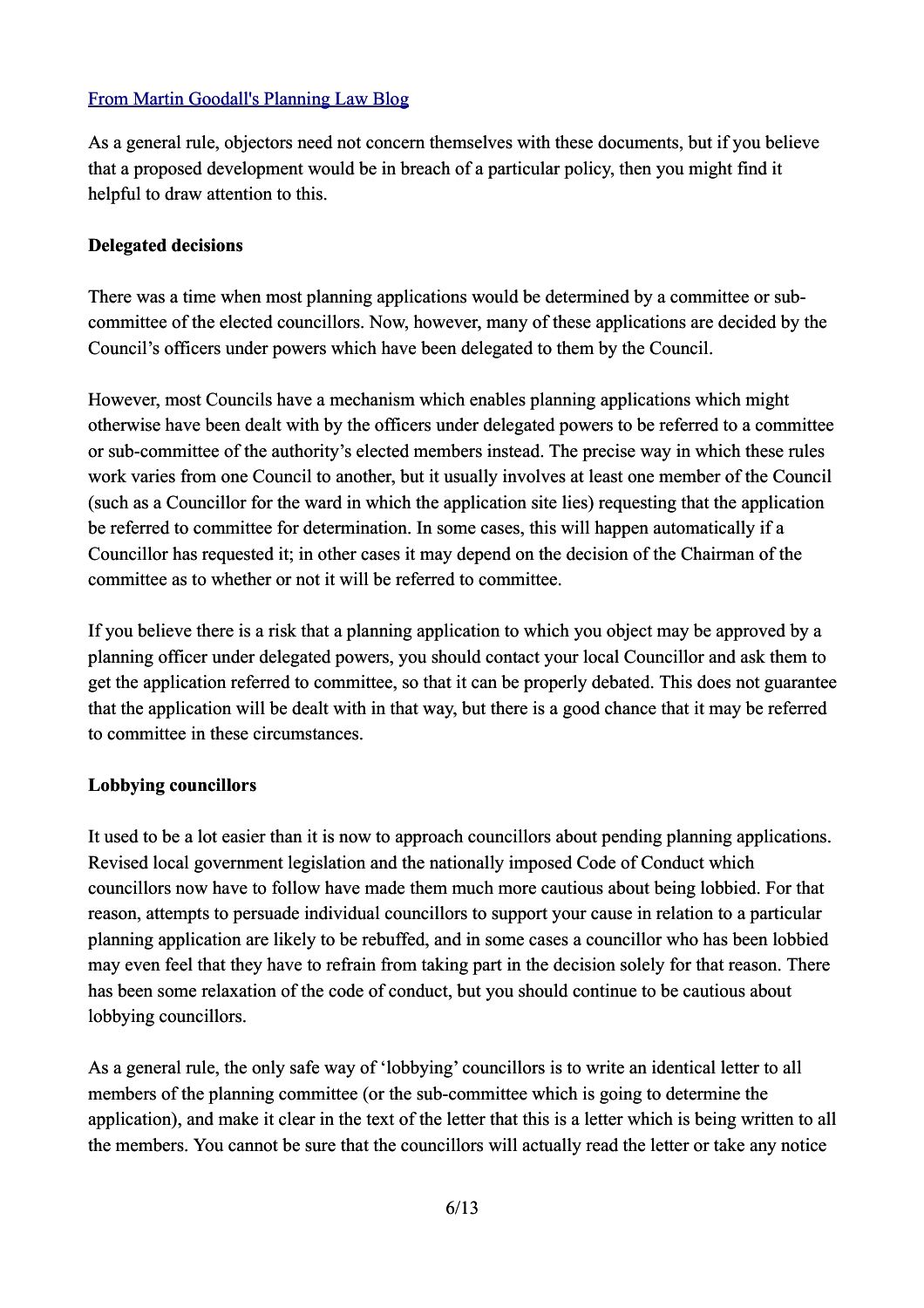of it, but you will at least have communicated your views direct to councillors, rather than having them 'filtered' or summarised by officers in their committee report.

Don't waste time writing to your Member of Parliament. Even if he or she is persuaded to write in on behalf of constituents, the views expressed will carry no greater weight than those of any other objector. An MP has no authority or influence over the Council, and certainly cannot arbitrate or mediate in planning matters or act as some sort of appeal tribunal.

#### **Attending the Planning Committee**

Where a planning application is determined by a Committee (or Sub-Committee) of the Council's elected members, this meeting will be held in public, and you may attend the meeting. Most Councils give members of the public the opportunity to speak briefly at the meeting (usually for no more than 3 minutes each). It will nearly always be necessary to give advance notice to the Committee Clerk of your wish to speak. Notice must usually be given in writing or by e-mail at least a day ahead of the meeting. Check the Council's rules about this on their website, or ask the Committee Clerk about it.

Procedures vary from one council to another, and public statements may either be taken together at the beginning of the meeting, or before each individual item. If you intend to speak at the meeting, it is essential that you ensure that you can say what you want to say within the 3-minute time limit. If you exceed your time, you will be unceremoniously cut off, without even having the opportunity to finish the sentence you had started! You should therefore stick to the most important points, cut out any unnecessary detail, and don't waste time with introductory waffle. Get straight to the point, and make sure you get across the essential points you want to make.

Other parties will also have the opportunity to address the committee, but you will have no right of reply, nor will you be able to ask questions. No interruptions are allowed during the Councillors' discussion of the item in question. You cannot correct or query anything that anyone else says, no matter how mistaken or untruthful you may think it is. After you have made your own brief statement, you must just sit and listen, and hope that the Councillors come to the 'right' decision.

#### **Getting an application 'called in'**

If a planning application is extremely controversial and raises issues which are of concern not only within the District itself but over a wider area (i.e. adjoining Districts, or the whole County or Region), then there is a possibility that the Secretary of State may be persuaded to call-in the application for his own determination under s.77 of the Town & Country Planning Act 1990. It is only very large developments, likely to have an impact over a wider area (not just the locality in which they are situated), which are liable to be called in. The Secretary of State has a wide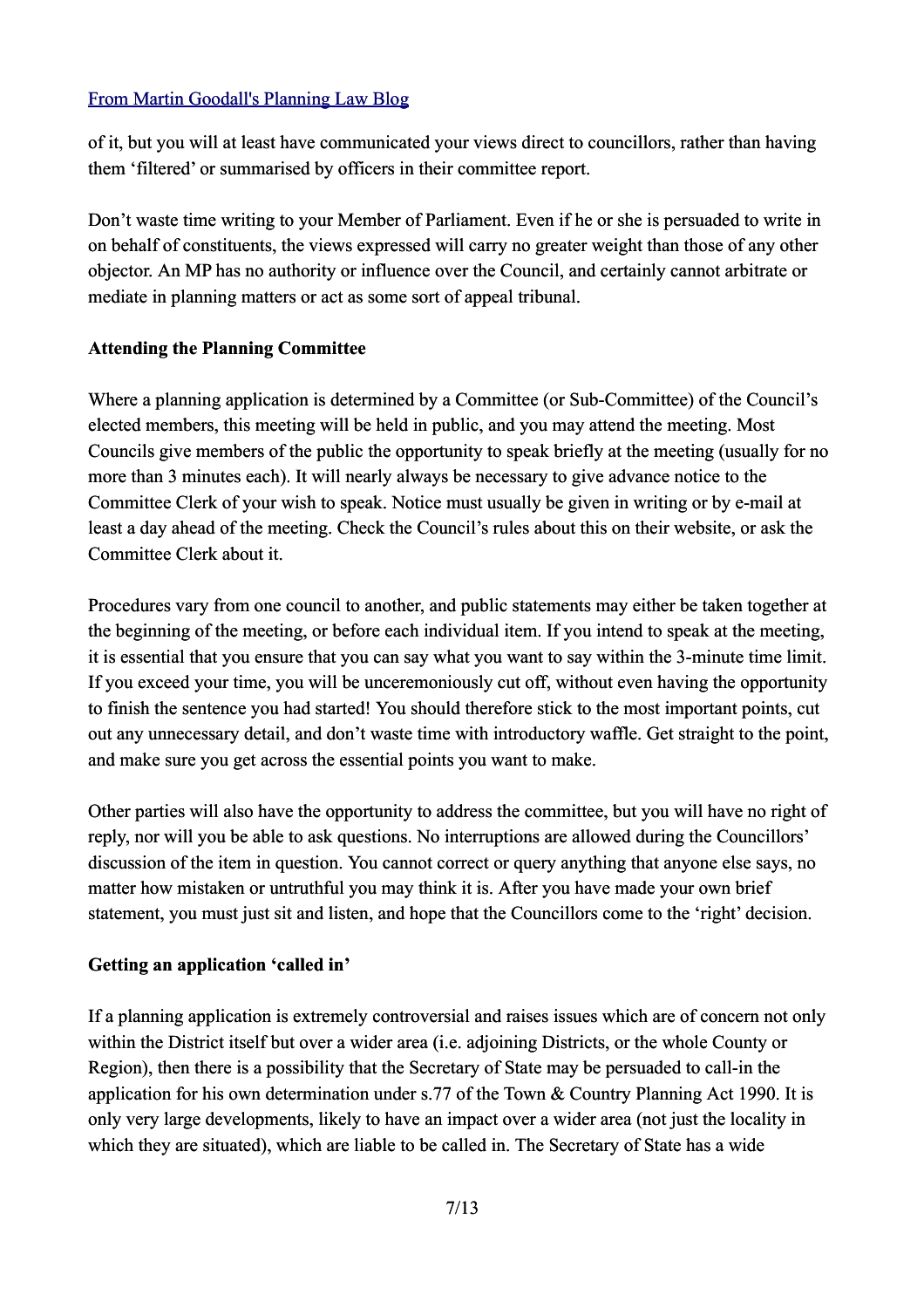discretion as to whether or not a planning application should be called in, but such call-ins are now very rare. Mere strength of opposition is not enough to secure a call-in; it must be clearly shown that the potential impact of the development is likely to be felt over a very wide area, extending beyond the locality in which the site is situated. In other words the proposed development must be of 'strategic' importance.

Some of the very large-scale developments which would previously have been called in under s.77 of the 1990 Act are now be dealt with under a special procedure for large infrastructure projects, and referred automatically for consideration by the Planning Inspectorate (which has subsumed the Infrastructure Planning Commission set up under the Planning Act 2008), with a final decision being taken by Ministers (in much the same way as a called-in application under Section 77, as mentioned above).

## **Challenging a planning permission**

If planning permission is granted, objectors have no right of appeal against that decision. There is only one exception to this. If there is a serious legal error in the Council's decision, or in the way in which it was reached, a legal challenge can be brought before the High Court by way of an application for judicial review, seeking the quashing of the decision. However, the Court's jurisdiction is strictly confined to dealing with an error of law; they will not 'second guess' the decision maker and substitute their own view as to the planning merits. If the decision to grant planning permission was lawful, the Court will not intervene, no matter how 'bad' the decision might appear to be in purely planning terms.

An application for judicial review is not to be embarked upon lightly. The costs can be counted in many thousands of pounds, and the chances of success for the objectors are very slim. If an application is to be made to the High Court, it must be made promptly and in any event within **6 weeks** after the date on which the planning permission is actually issued. There used to be a longstop date of 3 months, but this changed in the summer of 2013. The court may extend the 6-week period in exceptional cases, but it should generally be assumed that the claim must be issued in the High Court within the 6-week period. It gives you very little time to get organised, and so if judicial review is a realistic possibility, you need to be ready to go ahead with it almost immediately upon the planning permission being issued.

Before an application for judicial review can proceed, the Court must first give its permission to the claimant to do so. The Court must be satisfied on the papers that there is at least an arguable case that there was an error of law which would justify a quashing order being made. If an application for permission to proceed with judicial review is initially rejected on the papers, it can be renewed for oral hearing by a single judge, but this is when the costs begin to mount up.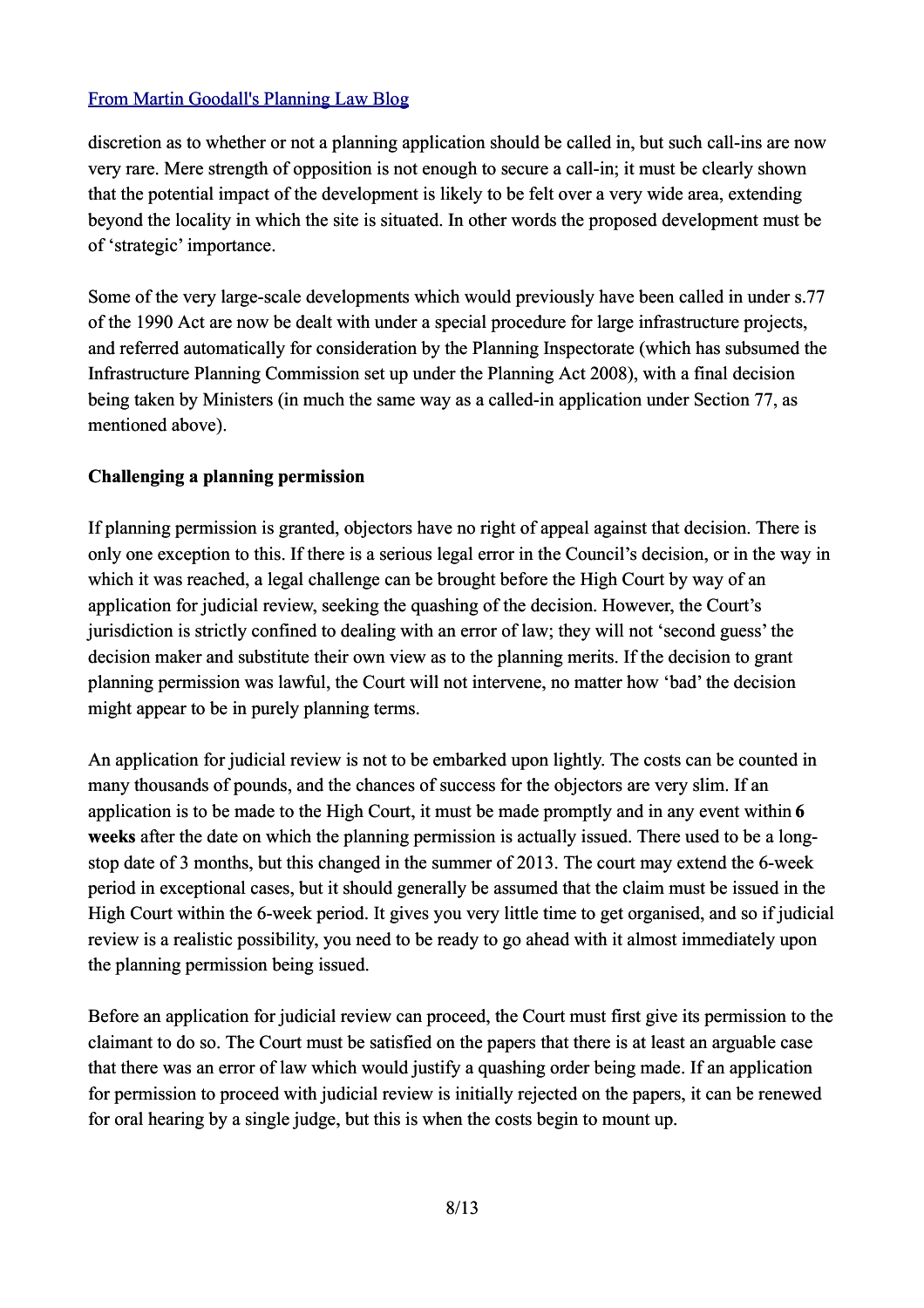In those cases that get to a full hearing (after permission to proceed has been given), the Court still has a discretion as to whether or not to quash the planning permission, even if they are satisfied that there was a legal error in the decision to grant it. If the Court feels that in the end the same decision would be reached on the planning application, they may very well refuse to make a quashing order. It is important in this connection to bear in mind that a quashing order will not necessarily lead to a refusal of planning permission. It merely puts the matter back in the hands of the Council for redetermination. They could quite properly decide to grant planning permission after all, so long as they avoid the legal error which led to the original decision being quashed.

In case it is not clear from the notes written above, the chances of successfully challenging a planning permission in the High Court are really very small. It is not a realstic option except in a tiny minority of cases.

#### **Planning appeals**

If planning permission is refused, the applicant will have a right of appeal to the Planning Inspectorate. If you have objected to the planning application, the Council should inform you if there is a subsequent appeal.

If the application relates solely to a 'householder' application (i.e. the alteration or extension of an existing house), it will be dealt with by a 'fast-track' appeal procedure, and there will be no opportunity for objectors to make any further representations. All letters received by the Council on the application will be sent on to the Inspector, but he or she will decide the appeal solely on the papers, plus an unaccompanied site visit. There will be no hearing or inquiry.

In other cases, the appeal can be dealt with either on the basis of full written representations, or at a hearing or public inquiry. Public inquiries are only held in the more important cases; others are usually dealt with either at an informal hearing or, in the majority of cases, by the written representations procedure. In all three of these procedures you will have the right to make further written representations in addition to anything you may have written at the application stage.

Although the Inspector will see letters sent to the Council in response to the initial planning application, it is generally advisable to write again to the Planning Inspectorate (at the address in Bristol given in the Council's notification letter and quoting the appeal number in full). The same 'Do's' and 'Don'ts' apply to these letters as apply to letters written in objection to the application itself (see above).

Where a hearing or public inquiry is held, you have the right to attend this and should be notified of the date, time and place at which it will be held, if you have written in to the Planning Inspectorate in response to the appeal. With the Inspector's permission (which is never refused in practice) you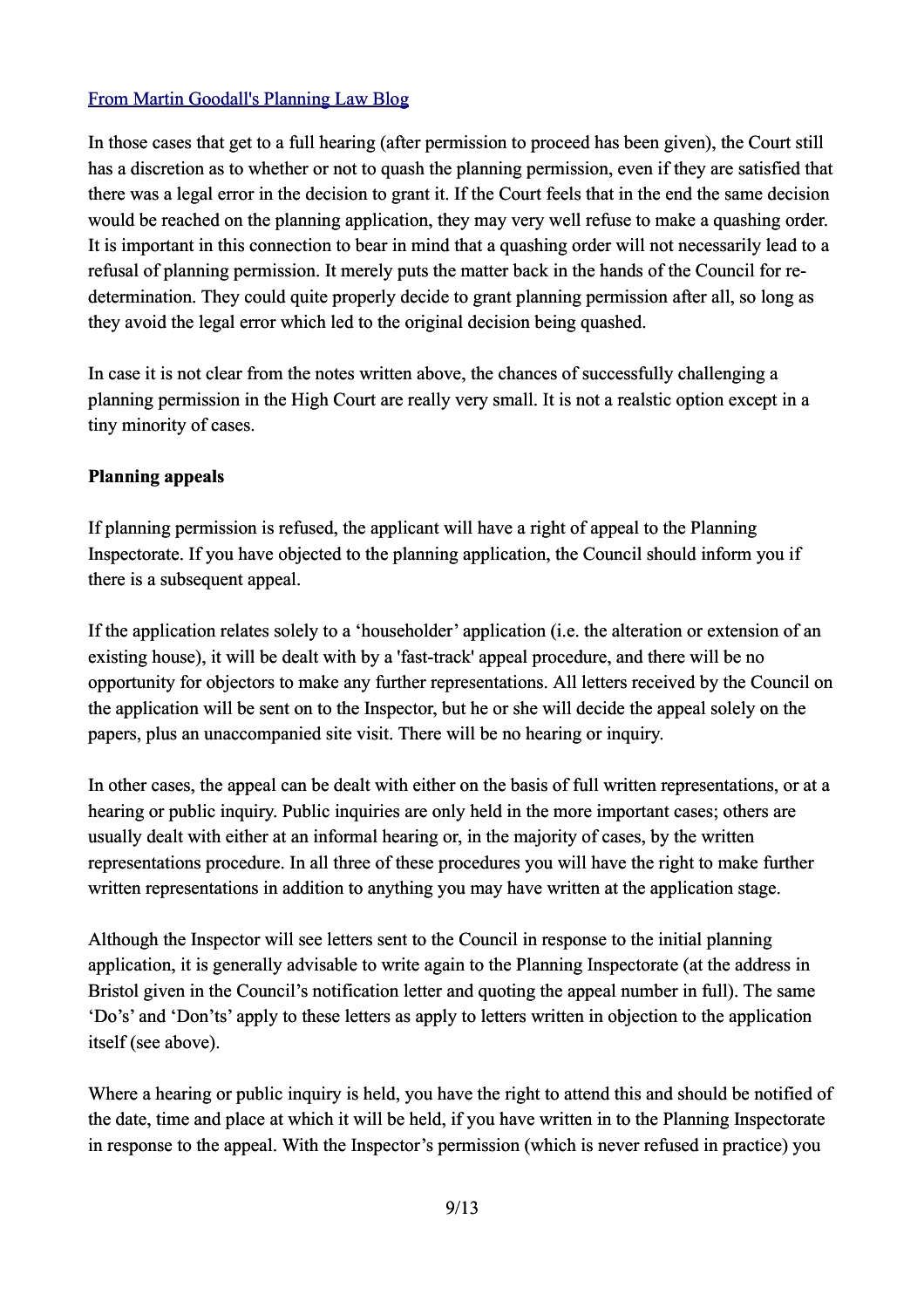may speak at the hearing or inquiry, but only towards the end when the Inspector invites you to do so. If possible you should be present at the beginning of the hearing or inquiry so that you can tell the Inspector of your wish to speak later, when he or she asks if anybody besides the main parties to the appeal wishes to speak.

You will not usually be allowed to participate in a public inquiry apart from this, although if you are legally represented, the Inspector will usually allow your solicitor or barrister to put questions to the Appellant's witnesses (but not to the Council's witnesses) at appropriate points in a public inquiry. With this exception, objectors are not usually allowed to ask questions, although at some public inquiries the Inspector may occasionally allow an objector to address a question through them. which the Inspector will then put to the witness.

The time when objectors are allowed to address an Inspector at a public inquiry is usually after all the evidence has been heard and before the Council and the appellant make their closing submissions, but if you would have difficulty in being present at that time, the Inspector will usually make arrangements for you to be heard earlier, if it is practicable to do so. There is no time limit on what you want to say at a hearing or public inquiry, but you should still try to keep it brief and to the point. It will help the Inspector if you can provide both for the Inspector and for the other parties word-processed or type-written copies of what you intend to say, which should be handed in when you are invited to speak. (Take with you at least 4 copies – one for you, one for the Inspector, one for the Council and one for the Appellant.)

The procedure at a hearing is slightly less formal than it is in a public inquiry, and questions are not put to witnesses in these cases. The procedure takes the form of a round-table discussion conducted by the Inspector, but the Inspector remains in sole charge of the procedure, and you must only speak with the Inspector's permission.

A site inspection is usually held immediately after the hearing or inquiry is closed. You may attend this site visit if you wish, but you should clearly understand that after an inquiry there can be no further discussion on site – the Inspector is there only to see the site, and anything said to the Inspector must be confined to pointing out physical features on the site. You can leave it to the planning officer to do this.

In the case of a hearing, the Inspector may formally close the hearing before going on site, in which case the same rules apply on the site visit as above. However, in many hearing cases, the Inspector will adjourn the hearing to the site, so that discussion can continue on the site visit. This is not a free-for-all, but there may in this case be an opportunity for you to make points to the Inspector during the site visit. Nonetheless, they should be relevant to the site visit itself and should be related to what the Inspector can see or should look at on site. The site visit is not an opportunity to canvass again matters which have already been (or should have been) dealt with earlier in the hearing.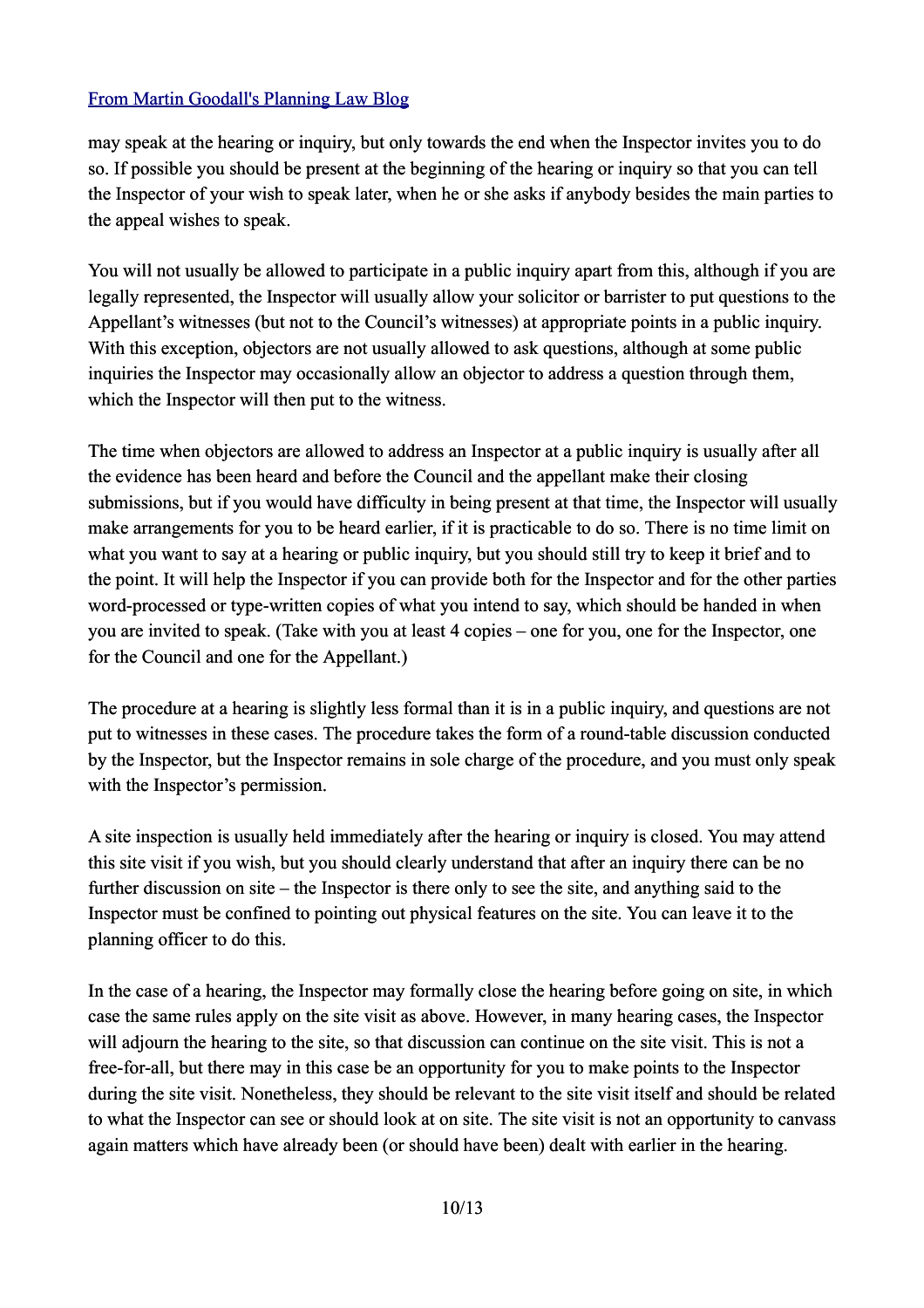The result of an appeal will not usually be known for some time after the appeal has been heard (usually between one and four weeks, although it can be longer). If you notified the Inspector of your wish to receive a copy of the decision letter (and put your name and address on the attendance form), you should receive a copy of the decision direct from the Planning Inspectorate. After a major public inquiry, two or three months may elapse before the decision is issued, and sometimes even longer.

#### **Enforcement Notice appeals**

Development sometimes takes place without planning permission first having been given for it. Councils have the power to serve an Enforcement Notice against such development. The person on whom a notice has been served has a right to appeal against the notice to the Planning Inspectorate. The rules and procedures are very similar to those in other planning appeals (described above).

The grounds of appeal may include various legal and technical grounds but, provided the relevant appeal fees have been paid, the appeal will also include a 'deemed' planning application and/or an appeal on the ground that Planning Permission ought to be granted. Local residents may wish to object to this in the same way as they would to a planning application made to the Council. In this case, however, the objection should be made to the Planning Inspectorate in the same way as in other planning appeals (as described above). The procedures in an Enforcement Notice Appeal are much the same as in other planning appeals, as described above (except that there is no 'fast track' procedure in respect of an Enforcement Notice relating to the alteration or extension of a house).

## **Further challenges**

The position following an appeal decision is very similar to that following a grant of planning permission by the Council. There is no further right of appeal, either for the applicant or for objectors, but if there is a serious legal error in the Inspector's decision, or in the way in which it was reached, a legal challenge can be brought before the High Court. The procedure is similar to an application for judicial review, seeking the quashing of the decision, including the preliminary stage of seeking the Court's permission to proceed. Again, the Court's jurisdiction is strictly confined to dealing with an error of law; they will not 'second guess' the Inspector and substitute their own view as to the planning merits. If the Inspector's decision was lawful, the Court will not intervene, no matter how 'bad' the decision might appear to be in purely planning terms.

You can only challenge an appeal decision in the High Court if you actively participated in the appeal procedure. At the very least, this would involve writing to the Planning Inspectorate to object to the appeal, and (if you attended the appeal) addressing the Inspector. A person who simply attends a public inquiry but does not participate in the proceedings has no standing to challenge the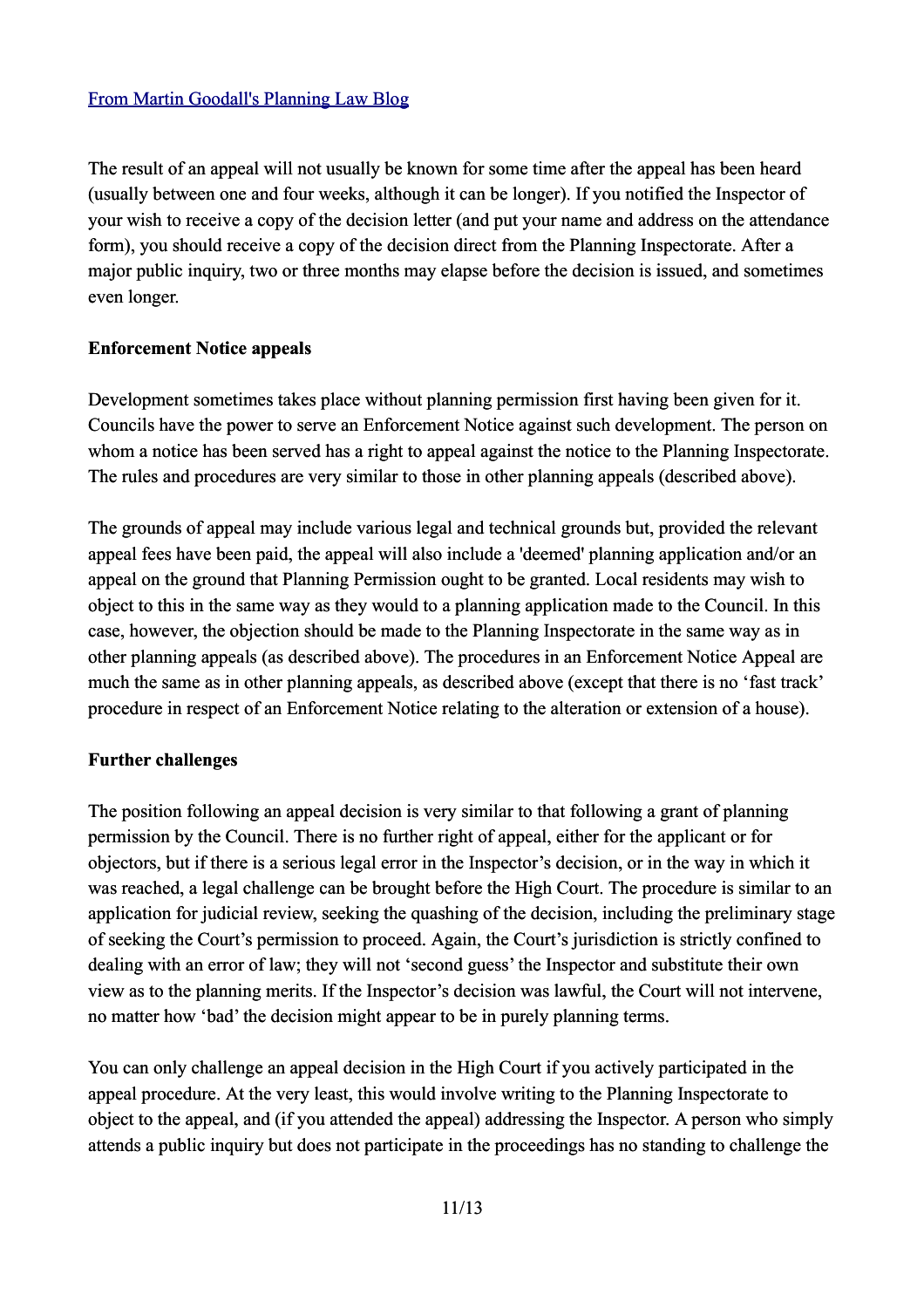appeal decision in the High Court.

An application to the High Court is not to be embarked upon lightly. The costs can be counted in many thousands of pounds, and the chances of success for the objectors are slim. If an application is to be made to the High Court, there is a strict time limit in appeal cases – 6 weeks from the date of the decision letter on an appeal against a refusal of planning permission and only 28 days in the case of an appeal involving an enforcement notice. The limited discretion which the Court has over the time limit in judicial review cases does not extend to the 6-week time limit in this case; it is absolute, and cannot be extended. The 28-day time limit in enforcement appeal cases may be extended in exceptional circumstances, but usually only by a few days at most, and there would have to be a very good reason for the delay.

In appeal cases, there will be a preliminary hearing before the Court gives its permission to the claimant to proceed. The Court must be satisfied that there is at least an arguable case that there was an error of law which would justify a quashing order being made. In the case of an appeal against an enforcement notice there is no appeal against a decision by the Court to refuse permission to proceed. The requirement in an Enforcement Notice Appeal to seek the permission of the Court to bring a challenge against the appeal decision applies to any party who wishes to challenge the decision, not just the appellant.

As in the case of judicial review applications, the Court still has a discretion in these cases as to whether or not to quash the appeal decision, even if they are satisfied that there was a legal error in the Inspector's decision or in the way in which he or she reached it. If the Court feels that in the end the same decision would be reached on the appeal, they may very well refuse to make a quashing order. It is important in this connection to bear in mind that a quashing order does not reverse the Inspector's appeal decision. It merely puts the matter back in the hands of the Planning Inspectorate for re-determination. Another Inspector might quite properly reach the same decision in redetermining the appeal, provided the legal error that led to the original appeal decision being quashed is avoided.

Where an appeal decision is quashed by the High Court, there will usually be a re-opened hearing or inquiry, and even in cases which were originally dealt with by the written representations procedure there will quite often be at least a hearing, or even sometimes a public inquiry before the appeal is re-determined. You will be entitled to participate in this in the same way as in the original appeal.

As in the case of a re-determined planning application, the quashing of an appeal decision does not automatically lead to its being reversed. It is possible for the appeal to be allowed again when it is re-determined.

I should make it clear, in case it is not obvious from what I have written above, that the chances of a